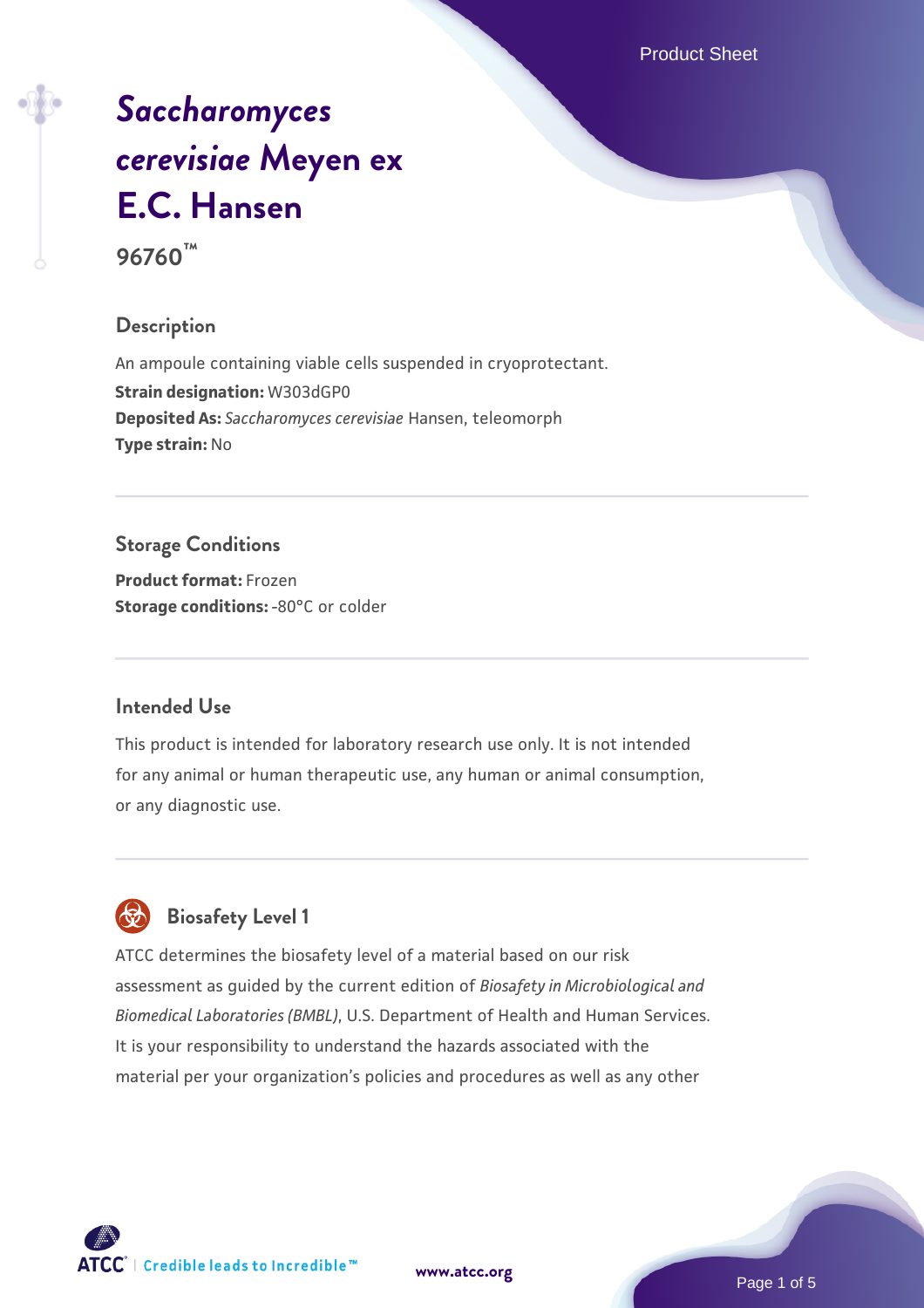#### **[Saccharomyces cerevisiae](https://www.atcc.org/products/96760)** [Meyen ex E.C. Hansen](https://www.atcc.org/products/96760) **96760**

applicable regulations as enforced by your local or national agencies.

ATCC highly recommends that appropriate personal protective equipment is always used when handling vials. For cultures that require storage in liquid nitrogen, it is important to note that some vials may leak when submersed in liquid nitrogen and will slowly fill with liquid nitrogen. Upon thawing, the conversion of the liquid nitrogen back to its gas phase may result in the vial exploding or blowing off its cap with dangerous force creating flying debris. Unless necessary, ATCC recommends that these cultures be stored in the vapor phase of liquid nitrogen rather than submersed in liquid nitrogen.

# **Certificate of Analysis**

For batch-specific test results, refer to the applicable certificate of analysis that can be found at www.atcc.org.

# **Growth Conditions**

**Medium:**  [ATCC Medium 1393: YEP-galactose](https://www.atcc.org/-/media/product-assets/documents/microbial-media-formulations/atcc-medium-1393.pdf?rev=43b5d180fb934a3b8f3160faa417c1c2) **Temperature:** 30°C

# **Handling Procedures**

**Frozen ampoules** packed in dry ice should either be thawed immediately or stored in liquid nitrogen. If liquid nitrogen storage facilities are not available, frozen ampoules may be stored at or below -70°C for approximately one week. **Do not under any circumstance store frozen ampoules at refrigerator**



**[www.atcc.org](http://www.atcc.org)**

Page 2 of 5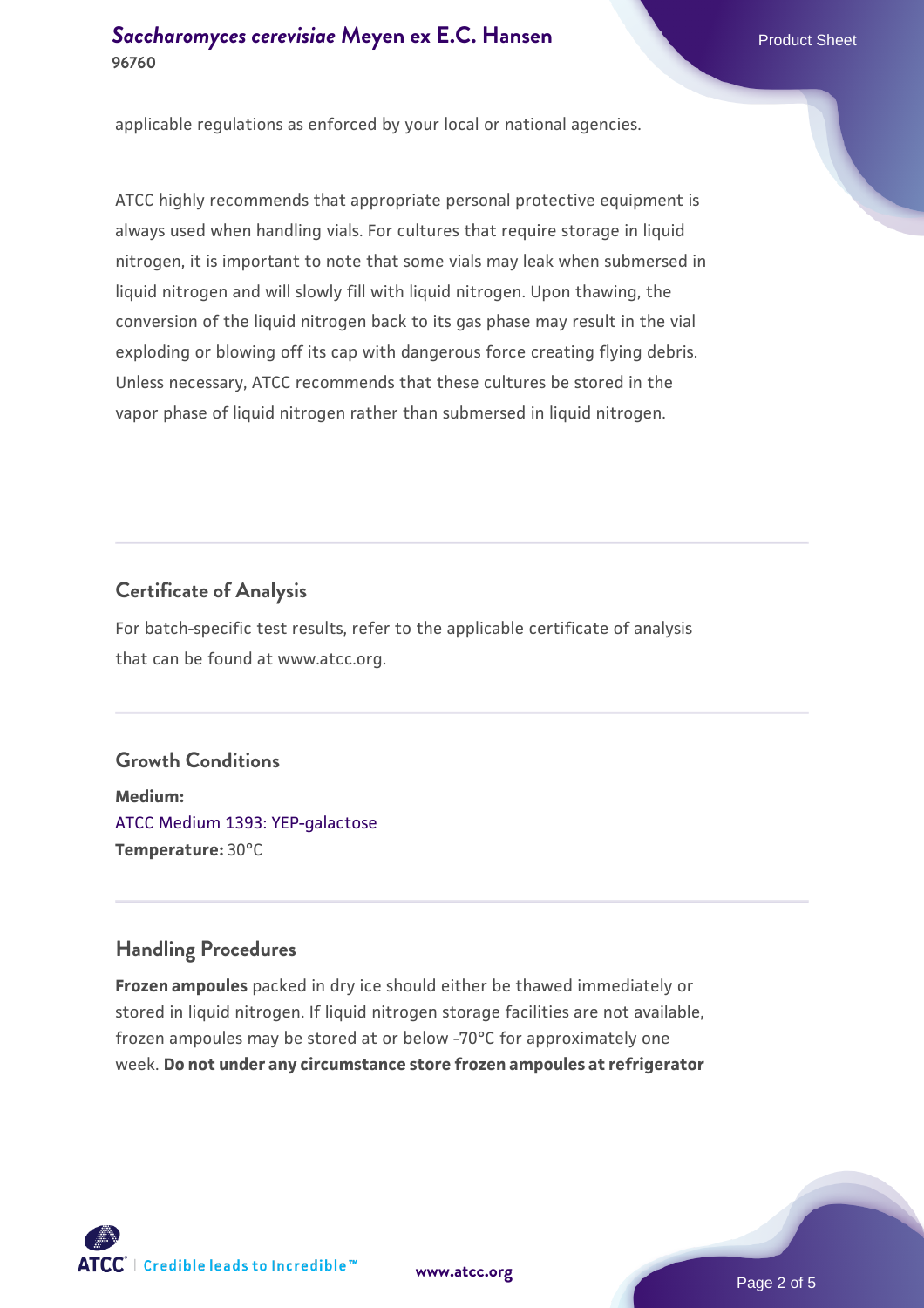**freezer temperatures (generally -20°C)**. Storage of frozen material at this temperature will result in the death of the culture.

- 1. To thaw a frozen ampoule, place in a **25°C to 30°C** water bath, until just thawed **(approximately 5 minutes)**. Immerse the ampoule just sufficient to cover the frozen material. Do not agitate the ampoule.
- 2. Immediately after thawing, wipe down ampoule with 70% ethanol and aseptically transfer at least 50 µL (or 2-3 agar cubes) of the content onto a plate or broth with medium recommended.
- 3. Incubate the inoculum/strain at the temperature and conditions recommended.
- 4. Inspect for growth of the inoculum/strain regularly for up to 4 weeks. The time necessary for significant growth will vary from strain to strain.

#### **Material Citation**

If use of this material results in a scientific publication, please cite the material in the following manner: *Saccharomyces cerevisiae* Meyen ex E.C. Hansen (ATCC 96760)

#### **References**

References and other information relating to this material are available at www.atcc.org.

#### **Warranty**

The product is provided 'AS IS' and the viability of ATCC<sup>®</sup> products is warranted for 30 days from the date of shipment, provided that the customer has stored and handled the product according to the information included on the product information sheet, website, and Certificate of Analysis. For living cultures, ATCC lists the media formulation and reagents that have been found to be effective for the product. While other



**[www.atcc.org](http://www.atcc.org)**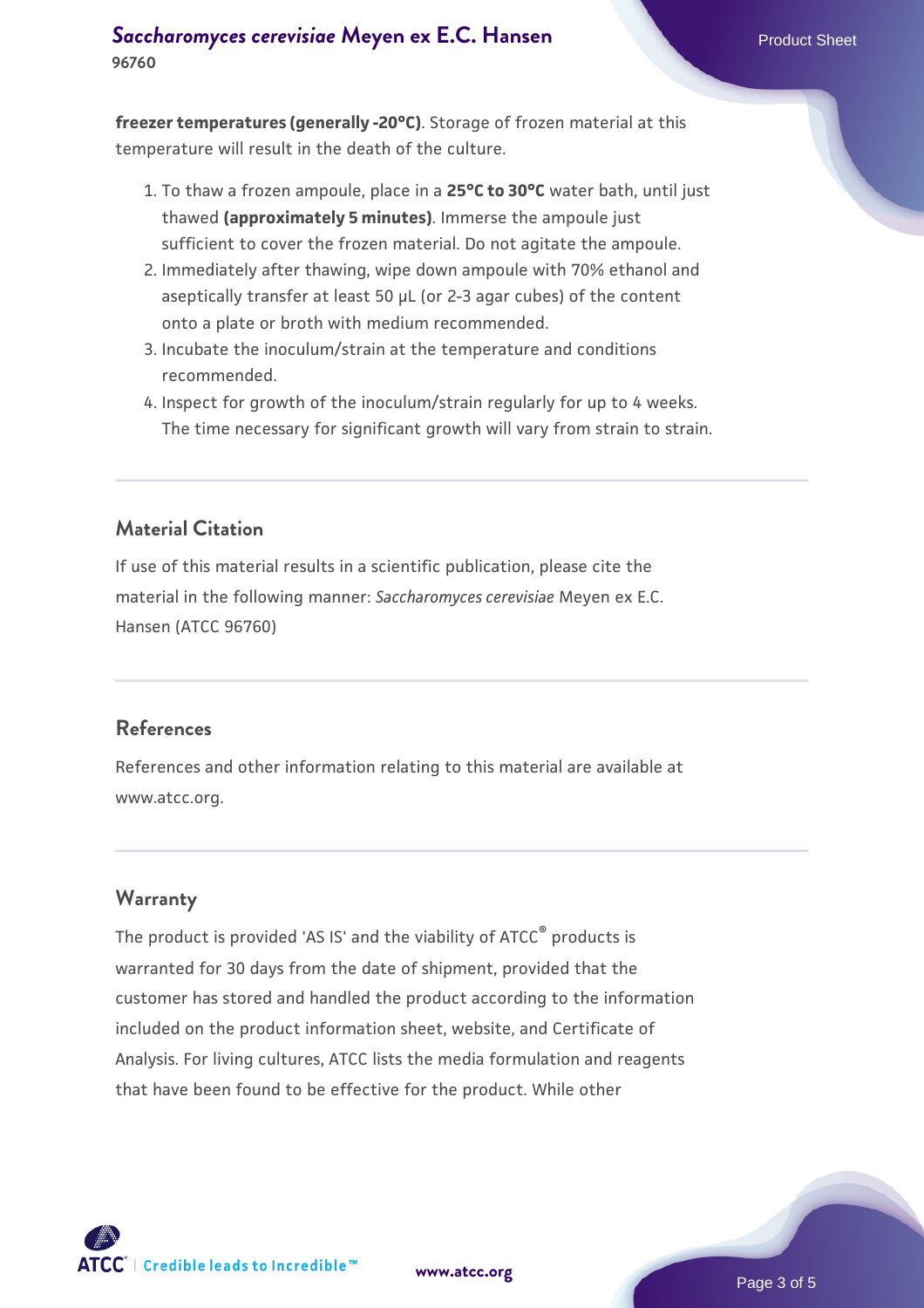#### **[Saccharomyces cerevisiae](https://www.atcc.org/products/96760)** [Meyen ex E.C. Hansen](https://www.atcc.org/products/96760) **96760**

unspecified media and reagents may also produce satisfactory results, a change in the ATCC and/or depositor-recommended protocols may affect the recovery, growth, and/or function of the product. If an alternative medium formulation or reagent is used, the ATCC warranty for viability is no longer valid. Except as expressly set forth herein, no other warranties of any kind are provided, express or implied, including, but not limited to, any implied warranties of merchantability, fitness for a particular purpose, manufacture according to cGMP standards, typicality, safety, accuracy, and/or noninfringement.

#### **Disclaimers**

This product is intended for laboratory research use only. It is not intended for any animal or human therapeutic use, any human or animal consumption, or any diagnostic use. Any proposed commercial use is prohibited without a license from ATCC.

While ATCC uses reasonable efforts to include accurate and up-to-date information on this product sheet, ATCC makes no warranties or representations as to its accuracy. Citations from scientific literature and patents are provided for informational purposes only. ATCC does not warrant that such information has been confirmed to be accurate or complete and the customer bears the sole responsibility of confirming the accuracy and completeness of any such information.

This product is sent on the condition that the customer is responsible for and assumes all risk and responsibility in connection with the receipt, handling, storage, disposal, and use of the ATCC product including without limitation taking all appropriate safety and handling precautions to minimize health or environmental risk. As a condition of receiving the material, the customer agrees that any activity undertaken with the ATCC product and any progeny or modifications will be conducted in compliance with all applicable laws, regulations, and guidelines. This product is provided 'AS IS' with no representations or warranties whatsoever except as expressly set forth herein and in no event shall ATCC, its parents, subsidiaries, directors, officers,



**[www.atcc.org](http://www.atcc.org)**

Page 4 of 5